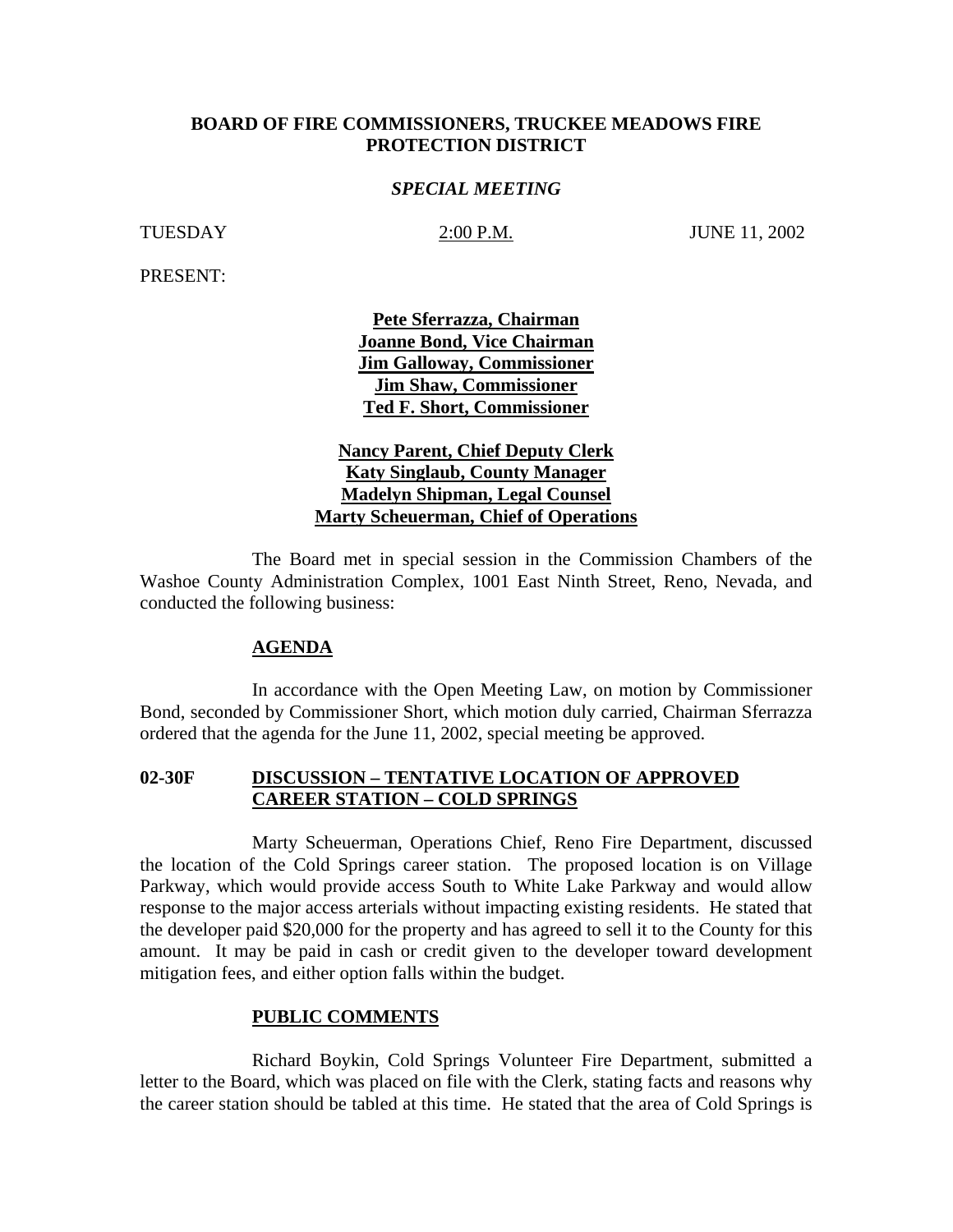and has been served very well by the existing volunteer fire department and is backed up by the automatic response of Engine 13 from the Stead Golf Course. He feels the tentative station should be delayed for five years.

Jennifer Ludwig-Ostrom, Cold Springs resident, advised that a group of Cold Springs residents collected approximately 300 signatures on a petition, which was placed on file with the Clerk, indicating that the people do not feel they need a career fire department in Cold Springs at this time.

Joan Liscom, member of the Cold Springs Citizen Advisory Board, spoke in opposition to the need for a paid fire station in Cold Springs at this time, and stated there is a need to consider the inability of the Cold Springs residents to pay increased taxes.

Jon Wagner, President, Reno Fire Fighters Association, spoke in favor of the proposed location and extended the Association's gratitude to the developer, Mr. Lissner, for his generous offer concerning the cost of the property. Mr. Wagner stated if the project is put off, the developer may find another use for the property and it may then cost more to purchase property elsewhere. Also, property may not be available in the desired area.

Sam Dehne, Reno resident, gave his definition of "career" fire station.

## **COMMISSIONERS'/STAFF COMMENTS**

In response to Commissioner Galloway, Marty Scheuerman, Operations Chief, Reno Fire Department, advised if a station was built near Arrowcreek Parkway, it would be staffed by the crew at the South Meadows Station and the South Meadows Station would be sold. If a station is built North of Arrowcreek, the City of Reno would be in control of staffing the station, and if the crew from Engine 18 was moved to staff the potential Station 12, the County would loose the ability to have a 100 percent paid Truckee Meadows station that covers strictly the Truckee Meadows Fire Protection District.

Commissioner Bond expressed concern about the viability of changing the location of a station without revisiting the contract. Chief Scheuerman advised that the Board could vote to put a station anywhere they want to. The consultant that was hired to determine the next location of a new station recommends Cold Springs, and the City of Reno Fire Department also supports that recommendation. Madelyn Shipman, Legal Counsel, advised that, although the contract may be amended, only with the Cold Springs station would the full savings benefits that have been contemplated under the original contract be realized. Howard Reynolds, Assistant County Manager, advised there is specific language in the Agreement, section 3.2, wherein to change the location would require a "written mutual agreement" between the Board and the City.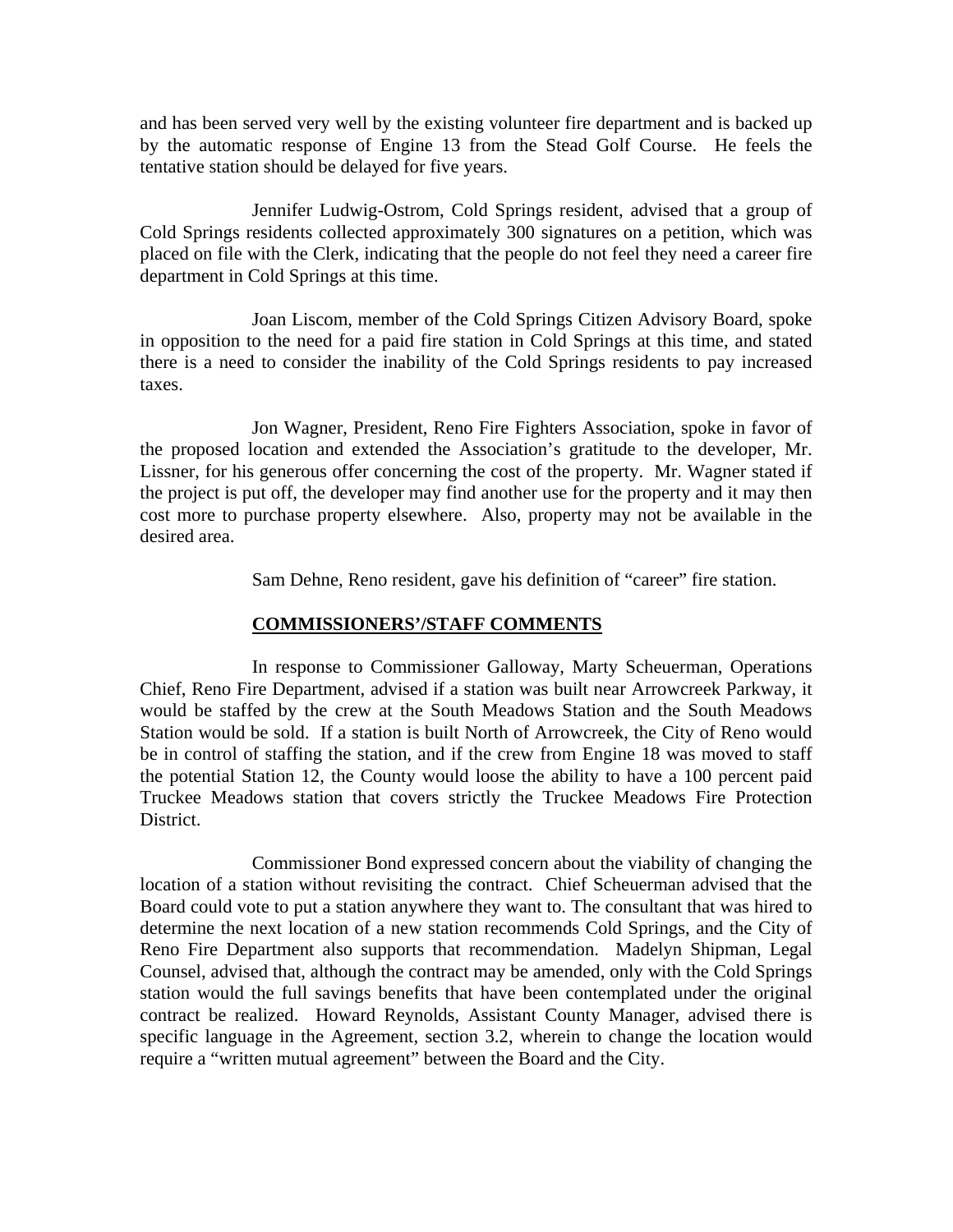Commissioner Bond inquired if there is enough money in the budget to acquire property now, with the idea that it is at least one year away from beginning construction of a station. Chief Scheuerman advised there is money in the budget for preliminary items and actual construction would require a short-term bond and the bond payment has been programmed into the budget.

Chief Scheuerman confirmed that the Volunteer Usage Policy in the Truckee Meadows Jurisdiction, dated 06/01/02, is being adhered to and ant challenges are being worked on.

Richard Boykin, Cold Springs Volunteer Fire Department, stated he feels the Volunteer Usage Policy is acceptable as it is currently written.

Joan Liscom, member of the Cold Springs Citizen Advisory Board, said she feels volunteer EMT's will receive little to no "practice" because when a career engine arrives at the scene of an emergency, and it has an EMT "I" on it, the EMT "I" from the career engine is expected to take over from the volunteer EMT. Jon Wagner, President, Reno Fire Fighters Association, explained that as an EMT, he cannot be turned around by another EMT, whether professional or volunteer, with a lesser medical certification. This is the reason volunteers generally do not cancel a career engine that is responding to a call. Mr. Wagner expressed his support that a career station be built in Cold Springs.

Sam Dehne, Reno resident, suggested that the County purchase the land now and turn it into a park if a career station is not going to be built immediately. He feels a career station would create redundancy and does not think there would ever be a shortage of volunteer firefighters.

Chief Scheuerman explained that the volunteer contract states that career firefighters have a higher level of training as part of their job. There will never be a case where volunteers have a higher level of medical training than a career station, but they may be equal in terms of designation. He further stated that REMSA does not post an ambulance in Stead all the time, and sometimes there is an ambulance available in Golden Valley, but only when REMSA has enough ambulances to do this. Volunteer and career firefighters are relied on to render aid in medical emergencies prior to the arrival of paramedics and transport.

Chief Scheuerman advised that the wording of the Volunteer Usage Policy in the Truckee Meadows Jurisdiction complies with NRS 450. This statute specifically does not authorize volunteers that may be professional nurses or paramedics to use their professional skills as part of their volunteer service. Each career vehicle is licensed as an EMT basic or an EMT "I", and only skills authorized by a license may be used. He further indicated that REMSA is a private company that does not work for the Fire District. The Fire District is in charge of the scene management, and the patient would be transitioned to REMSA upon their arrival, but command of the scene is not transitioned.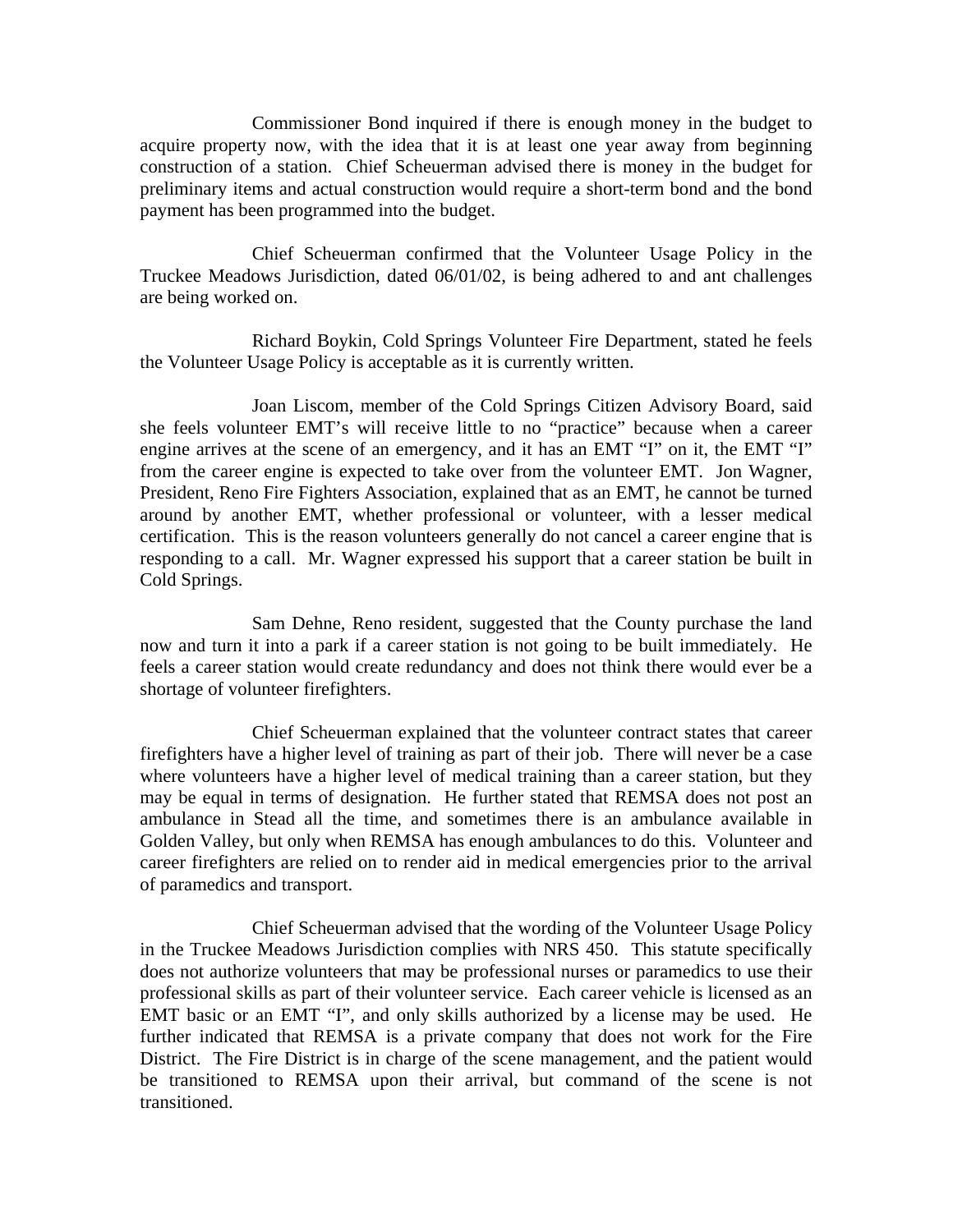Commissioner Bond advised that the people are already paying for an additional fire fighting unit in Washoe County, and this is not a new expense. There would be no additional tax burden to build a career station or operate it. She feels the land should be purchased now. Chairman Sferrazza expressed his concern that the petition circulated was misleading and the people of the Cold Springs community should be aware there will be a career station built somewhere in Washoe County; if not in Cold Springs, then somewhere else.

On motion by Commissioner Bond, seconded by Commissioner Galloway, which motion duly carried, it was ordered the location of the tentative Cold Springs career fire station be approved, and that there be no conditions requiring the building of the station within a certain period of time.

Commissioner Galloway requested that reconsideration of building the new fire station in Cold Springs be put on the next agenda, even if it requires a suspension of the rules.

Mr. Boykin confirmed Chief Scheuerman's explanation of State Law as it relates to dealing with medical emergencies. He explained that paramedic skills may not be used above the level of the unit they are working with at the time of response, whether professional or volunteer. He agrees with implementing the Volunteer Usage Policy as it is currently written.

Ms. Shipman advised that the volunteers work entirely within the Truckee Meadows Fire Protection District's supervisory control. The volunteers operate with the Reno Fire Department under contract between Washoe County and the City of Reno. She stated it is the Fire Chief's responsibility to see that the Policy is carried out, and it is not the Reno City Council's obligation to enforce it on the operational side. She suggested that the Board request accountability from the field. She further advised that the Interlocal Agreement could be amended to include the Policy.

On motion by Commissioner Galloway, seconded by Commissioner Short, which motion duly carried, it was ordered that the Volunteer Usage Policy, as it relates to all Truckee Meadows Fire operations as currently written, be accepted regardless of construction of any project, and subject to approval by the Reno City Council of the same Policy.

## **PUBLIC COMMENTS**

Sam Dehne, Reno citizen, spoke in support of consolidating animal control services. He criticized the Reno/Sparks Convention & Visitors Authority and sang the "Train Trench" song.

## **COMMISSIONERS'/STAFF COMMENTS**